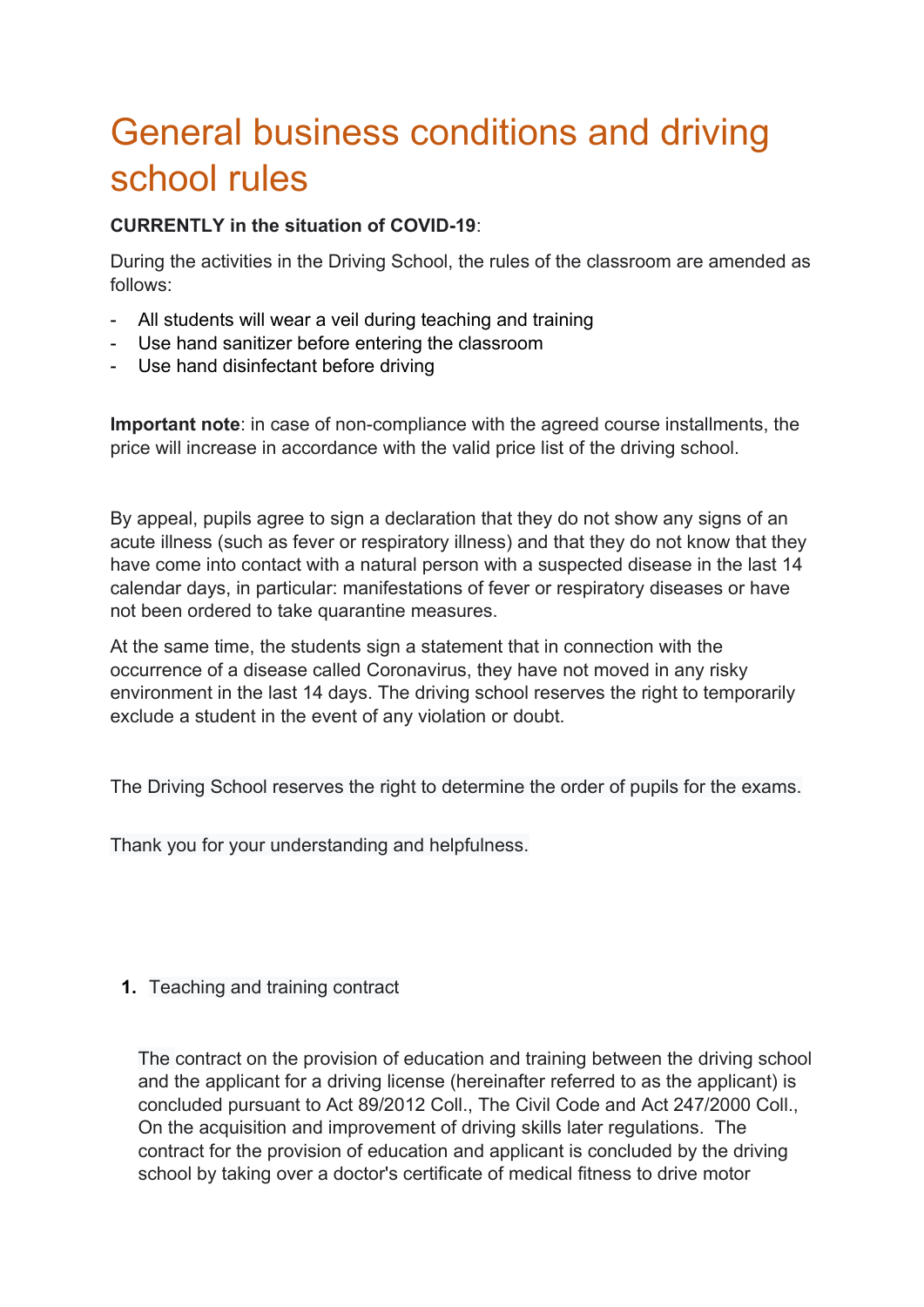vehicles, driving license application (hereinafter "application") by the driving school and by the applicant signing the driving license application, stating that he has been acquainted with the general business and operating conditions. If, about the applicant's age, an obligation arises for the liability of another person, the application must be accompanied by the signature of a legal representative.

The driving school undertakes, on the basis of such a contract, to provide applicant with theoretical instruction and practical training to obtain a driving license and to further ensure that the applicant holds a final examination of professional competence. The course of teaching, training and examination is governed by Act 247/2000 Coll. as amended. The c ontent of teaching and training is governed. The content of teaching and training is governed by Implementing Decree No. 167/2002 Coll. (Hereinafter referred to as the "Decree").

By applying for admission to teaching and training, the applicant agrees to the terms and conditions of the driving school.

#### **2. Course fee**

The prices for teaching and training are the prices agreed between the driving school and the applicant. The prices always include teaching and training to the extent required by law and the costs of the driving school associated with the exam.

#### Prices are listed in the price list, which is located on the website

#### [www.euro-autoškola.cz](http://www.xn--euro-autokola-juc.cz/)

The applicant will pay for the ordered lessons and training in cash, no later than 14 days, upon submission of the application to the driving school, in full according to the price list.

When paying by bank transfer, the due date of the ordered tuition and training according to the price list is also within 14 days.

In the case of an individual agreement, payment in the form of a cash deposit is also possible.

After paying the price or the deposit, the applicant will receive a so-called "pass", in which the teacher records participation in training. Its loss or damage that will lead to its replacement is charged CZK 50.

The deposit is always part of the total price for teaching and training. The driving school will determine the due dates of individual advances for the applicant.

If an advance is not paid by the due date, this is a reason why the applicant is no longer provided with education and training until payment is made.

The price of the deposit must be paid in full on the due date and that is before the start of teaching and training. If the price is not paid in this way, the driving school has the right to terminate the applicant's theory and training, with which the applicant agrees.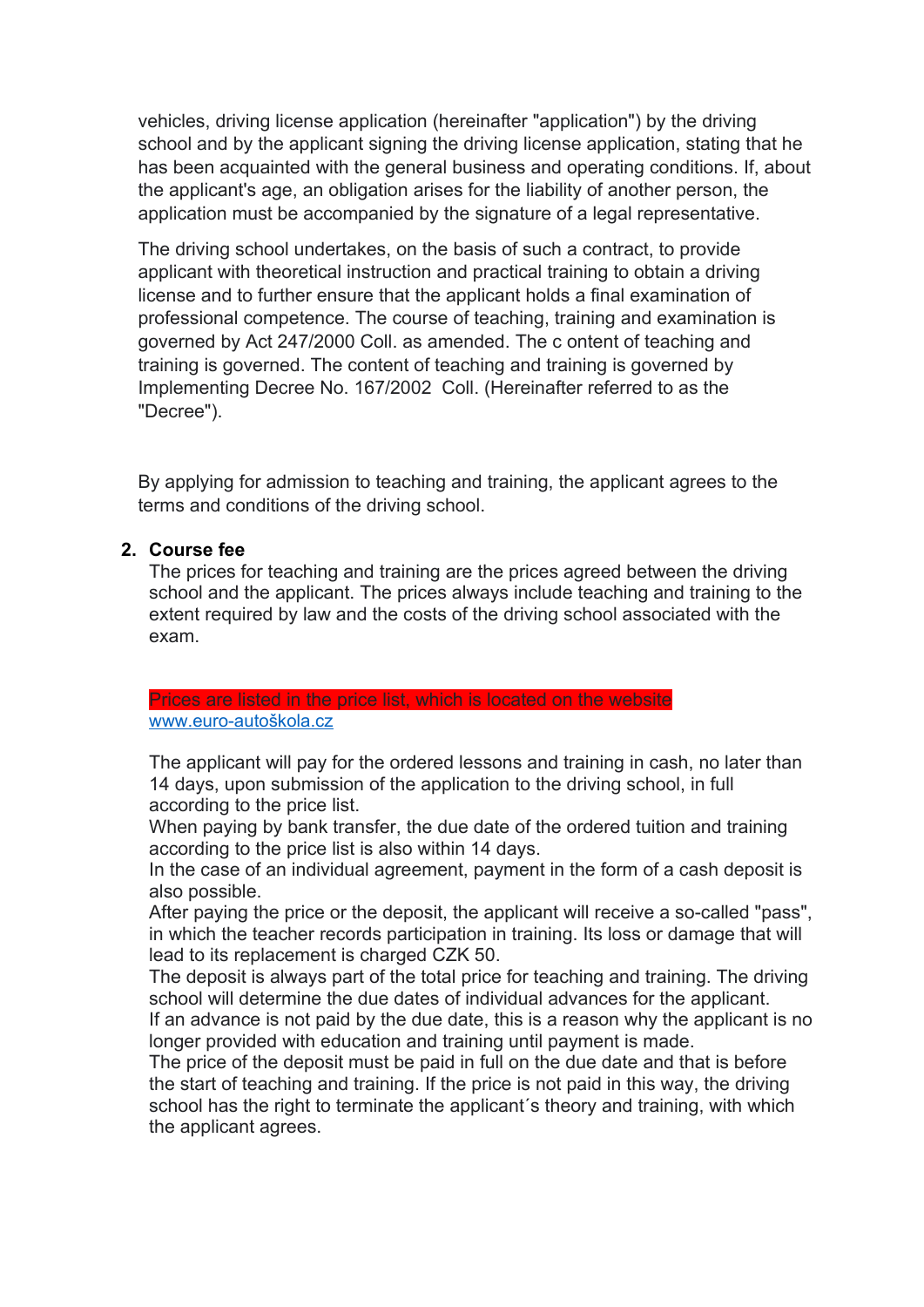### **3. Withdrawal from the contract**

Withdrawal from the contract is possible on the part of the applicant and the driving school.

Notification of early termination of training must always be given to the other party in writing.

Withdrawal is considered legally effective on the day following the day of delivery of the written withdrawal from the contract.

In case of early termination of the training, the billing of the training and teaching will be performed on the basis of the submitted documents. If there is an arrears, the applicant is obliged to pay the course fee. At the request of the applicant the driving school will issue a certificate of completed teaching and training within the term agreed, but no later than within 30 days.

### **4. Withdrawal from the contract by the driving school**

The driving school reserves the right not to start training or not to continue training if the applicant has lost his / her medical fitness to drive, has been sentenced to a driving ban by an administrative authority or a court, violates the instructor's instructions particularly seriously during training and thereby endangering road safety, driving school property or the life and health of other road users, or he has repeatedly failed to attend an ordered hour of practical training without proper apology.

If the applicant is banned from driving during the course, he is obliged to inform the driving school immediately. In this case, the training is considered completed by the

applicant. If more than six (6) months have elapsed since the applicant's last driving journey or the completion of the applicant's theoretical instruction and twelve (12) months have elapsed since the commencement of instruction and training, during which the applicant did not order further instruction or training from the teacher or driving school. did not request the driving school in writing to interrupt or postpone further teaching and training, the driving school is entitled to withdraw from the contract with the applicant. Even in this case, however, the training will be considered completed by the applicant, without the right to a refund of the course fee.

# **4. Withdrawal from the contract by the applicant**

If the applicant withdraws from the contract in writing without giving a reason, the applicant loses the right to a refund of the course fee. However, if the applicant submits a written request for withdrawal from the contract and early termination of training, a confirmation of the severity of family or health problems will be refunded by the driving school on the basis of proper billing of training and tuition.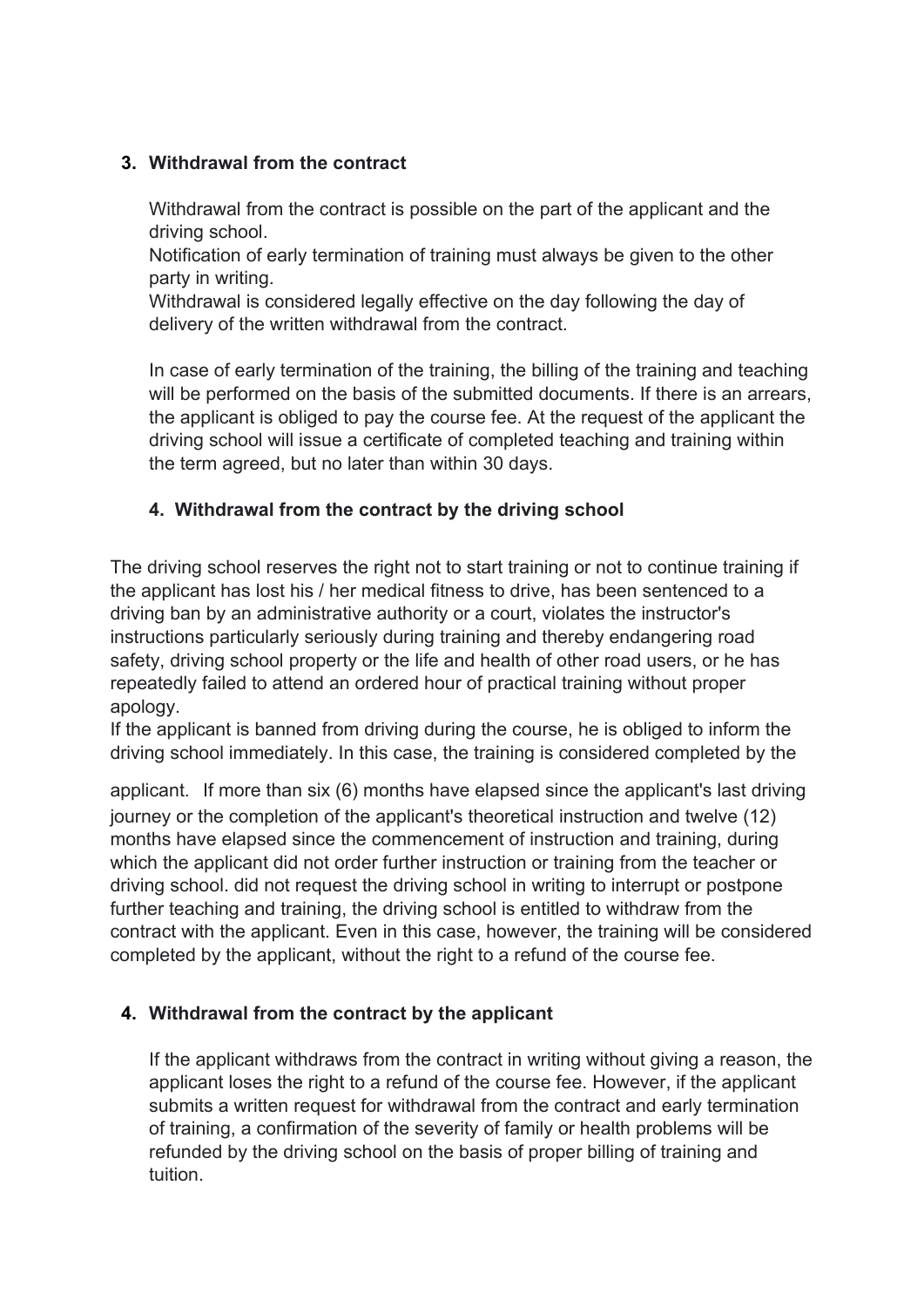In the case of premature termination of teaching and training without giving a reason on the part of the applicant, the driving school is entitled to a contractual fee of CZK 1,000. The contractual fee will be posted in the final settlement fee. At the same time, the driving school always charges an administrative fee of CZK 1,000 for keeping student records, registration and administrative activities, which will be included in the event of a refund of the course fee. If the student has a personal problem with the training teacher, he solves everything with the owner of the driving school. If no solution is found and the student insists on completing the driving school course, he counts the practice ride for 45 minutes. for 800 CZK. The difference will be deducted from the price of the course fee paid and will be paid back to the student. At the same time, the student will receive back the application and a medical report with a confirmation of completion of teaching and training. When teaching tuition, the driving school will count CZK 350/45 minutes of theoretical training. Due to the prices of the course, the driving school may withdraw from this bill.

#### **6. Training rides**

The applicant always orders practice rides from his instructor. The date of the class is binding. He / she apologizes to the instructor for the training ride, which the applicant has already booked and which he / she cannot attend, no later than 24 hours before the agreed date of the ride, by phone or via SMS. The contractual penalty for unexcused absence or failure of the ride by the applicant is 1000 CZK, serves to cover the cost of the instructor's lost salary, and is payable before the first following training lesson, or funds for unused ride will be used to cover the costs and the student will subsequently pay from their own resources.

If the applicant does not show up for the ordered training ride without an apology, the instructor is obliged to wait at the agreed place for 15 minutes, during which time he will attempt to contact the applicant by phone. After exceeding this time, the ride is considered wasted by the applicant, the ride is forfeited, the student pays a fee for a missed ride of CZK 1,000 and at the end of the course pays additional training for the missed ride according to the valid price list. If the applicant arrives late, the agreed ride is shortened by the delay, unless the applicant and the instructor agree otherwise (depending on the instructor's time).

If the instructor does not arrive for the ordered ride without an apology, the applicant is obliged to wait at the agreed place for 15 minutes, during which time he will attempt to contact the instructor by phone. If the applicant fails to contact the instructor within 15 minutes, the ride is considered to have been missed by the instructor. In such a case, the applicant will immediately contact the management of the driving school, with whom he will resolve the situation. Missed driving time caused by the driving school instructor will be replaced by a free extension of one of the following training lessons or the inclusion of an extraordinary replacement lesson.

The applicant undertakes to appear for the practice drive and the final test in a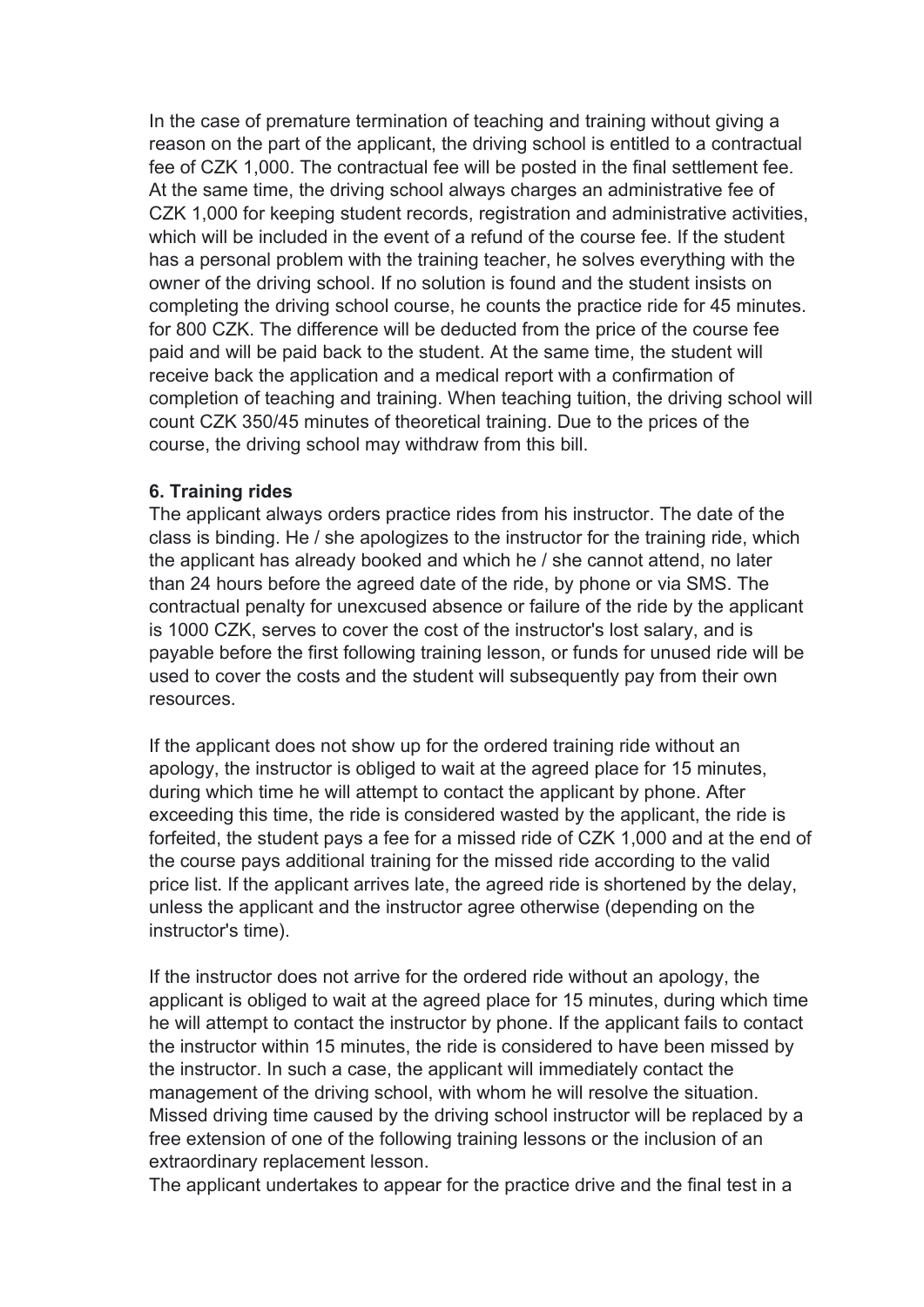state where his fitness will not be excluded according to applicable legal standards, eg by drinking alcohol, addictive substances, etc. In the event that the applicant causes damage to the driving school, bears full responsibility for its replacement.

# 7. Final exams

The applicant will be presented for the final examination of professional competence (hereinafter referred to as the examination) at the earliest after fulfilling the mandatory scope of teaching and training according to Act 247/2000 Coll. Exam dates are assigned to the driving school by the relevant department of the municipality with extended powers, and the driving school cannot interfere in their planning. The applicant for a driving license always learns the dates of the tests well in advance from his instructor.

If the applicant is unable to attend the ordered exam date, he / she apologizes to the instructor or the driving school management by e-mail, SMS or telephone no later than 48 hours before the start of the exam, no later than 48 hours before the start of the exam.

If the student does not attend the ordered date of the first exam or repeated exams from the practical ride without an apology, he / she undertakes to pay the driving school a contractual fee of CZK 500, which serves to cover the instructor's lost salary and driving school costs for exam preparation and organization. If there are particularly serious reasons for missing the exam (medical, family, etc.), the student can ask the driving school management to waive the fine.

The driving school reserves the right not to present for the re-examination an applicant who did not appear for the previous examination without a proper apology and did not pay the contractual penalty, as well as an applicant whose insufficient level of professional competence precludes successful passing the examination. continuing training or consultation.

# 8. Insurance-damages

The training prices include statutory liability insurance for damages caused by the operation of the motor vehicle with which the training is carried out. In the event of a traffic accident, according to the law, the fault of the student and the instructor is distinguished. Whether the instructor could have prevented the accident or not.